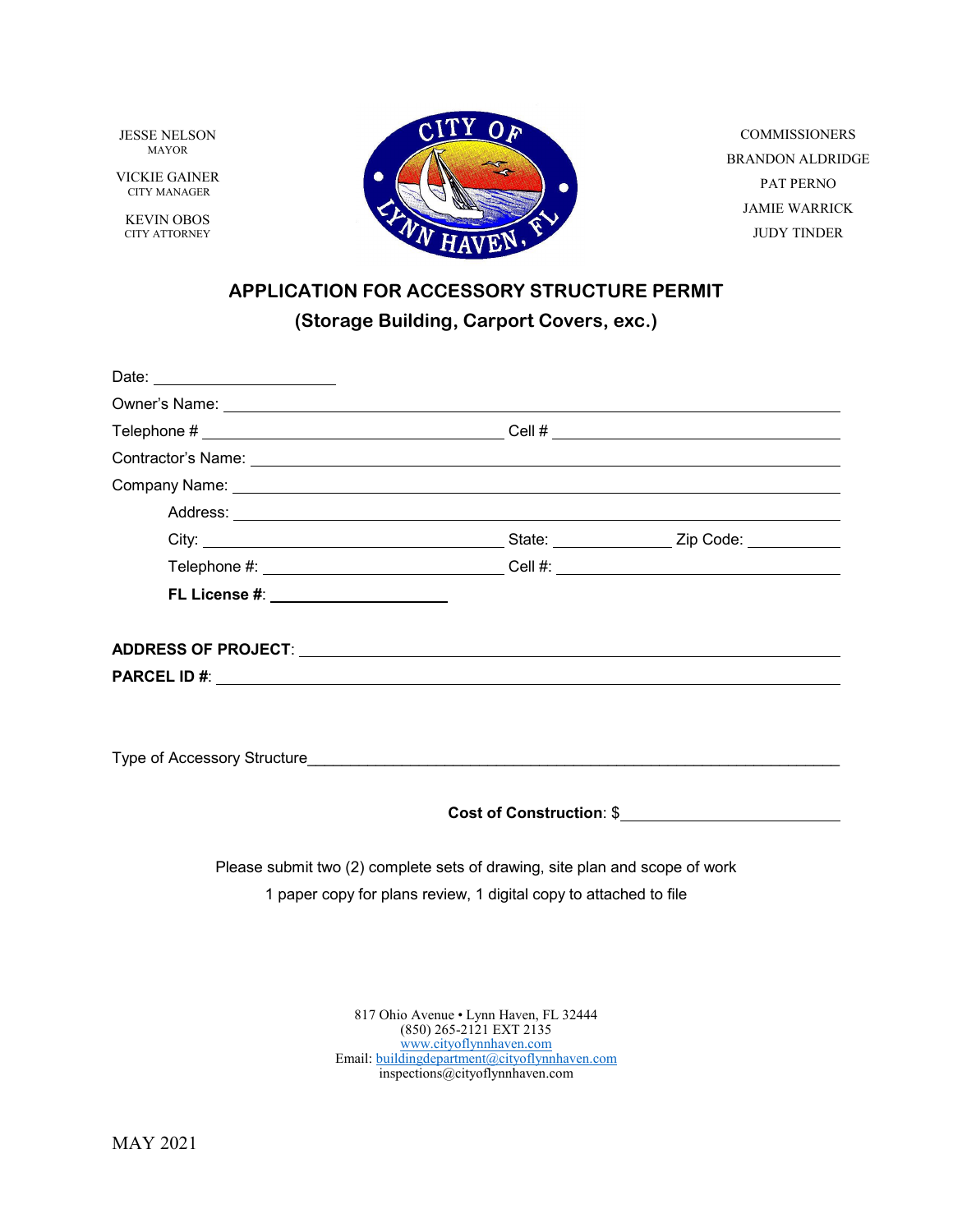| Please enter the measurements from Site Plans: |                |                    |                          |         |
|------------------------------------------------|----------------|--------------------|--------------------------|---------|
| Distance from property line: Front             |                | Side               | Side (Street)            |         |
| <b>Total Lot Size</b><br>Rear                  |                |                    | Impervious Surface Area  |         |
| Driveway(s) Area                               | Walk Path Area |                    | Garage Area              |         |
| Porches Area                                   | House Footage  |                    |                          |         |
| Flood Zone                                     |                | Lowest Floor Elev. |                          |         |
| <b>Total Area</b>                              | Heated/Cooled  |                    | <b>Number of Stories</b> |         |
| Type of Roof                                   |                | Type of Walls      |                          | Extreme |
| Dimensions of Length                           | Height         |                    | Width                    |         |

Application is hereby made to obtain a permit to do the work and installations as indicated. I certify that no work or installation has commenced prior the issuance of a permit and that all work will be performed to meet the standards of all laws regulating construction in this jurisdiction. I understand that a separate permit must be secured for Electrical Work, Plumbing, Signs, Pools, Heaters, Air Conditioners, Roofs, etc.……….

For improvements to real property with a construction cost of \$2,500 or more, a recorded copy of the Notice of Commencement is required and submitted to the Lynn Haven Building Department when application is made for a permit or the applicant may submit a copy of the Notice of Commencement along with an affidavit attesting to this recording. A recorded copy of the Notice of Commencement must be provided to the Lynn Haven Building Department before the first can be performed and posted on the jobsite.

**NOTICE:** The Lynn Haven Building Department does not have the authority to enforce deed restrictions or covenants on properties. You are advised to check for any restrictions that may affect your property.

The enforcing agency shall require each building permit for the demolition or renovation of an existing structure to contain an asbestos notification statement which indicates the owner's or operator's responsibility to comply with the provisions of Section 469.003, Florida Statutes, and to notify the Department of Environmental Protection of his or her intentions to remove asbestos, when applicable, in accordance with state and federal law.

IMPORTANT: The building permit is valid if there is construction progress, and an approved inspection is recorded within each 90 days (3 months) period.

\_\_\_\_\_\_\_\_\_\_\_\_\_\_\_\_\_\_\_\_\_\_\_\_\_\_\_ \_\_\_\_\_\_\_\_\_\_\_\_\_\_\_\_\_\_\_\_\_\_\_\_\_\_\_\_\_\_\_

**\_\_\_\_\_\_\_\_\_\_\_\_\_\_\_\_\_\_\_\_\_\_\_\_\_\_\_\_\_\_\_\_ \_\_\_\_\_\_\_\_\_\_\_\_\_\_\_\_\_\_\_\_\_\_\_\_\_\_\_\_\_\_\_\_\_\_\_\_**

CONTRACTOR'S/OWNER'S AFFIDAVIT: I hereby certify that the information contained in this Application is true and correct and that all work will be done in compliance with all applicable law's regulation construction and zoning.

| <b>Signature of Owner</b> |  |
|---------------------------|--|
|---------------------------|--|

**Date: \_\_\_\_\_\_\_\_\_\_\_\_\_\_\_\_\_\_\_\_\_\_\_\_\_ Date: \_\_\_\_\_\_\_\_\_\_\_\_\_\_\_\_\_\_\_\_\_\_\_\_\_\_\_\_\_\_**

|  |  | <b>Signature of Contractor</b> |  |  |
|--|--|--------------------------------|--|--|
|  |  |                                |  |  |

**Notary to Owner Notary to Contractor**

Application approved by: **Application approved by: Application** approved by: **Application Application Application B** 

817 Ohio Avenue • Lynn Haven, FL 32444 (850) 265-2121 EXT 2135 [www.cityoflynnhaven.com](http://www.cityoflynnhaven.com/) Email[: buildingdepartment@cityoflynnhaven.com](mailto:buildingdepartment@cityoflynnhaven.com) inspections@cityoflynnhaven.com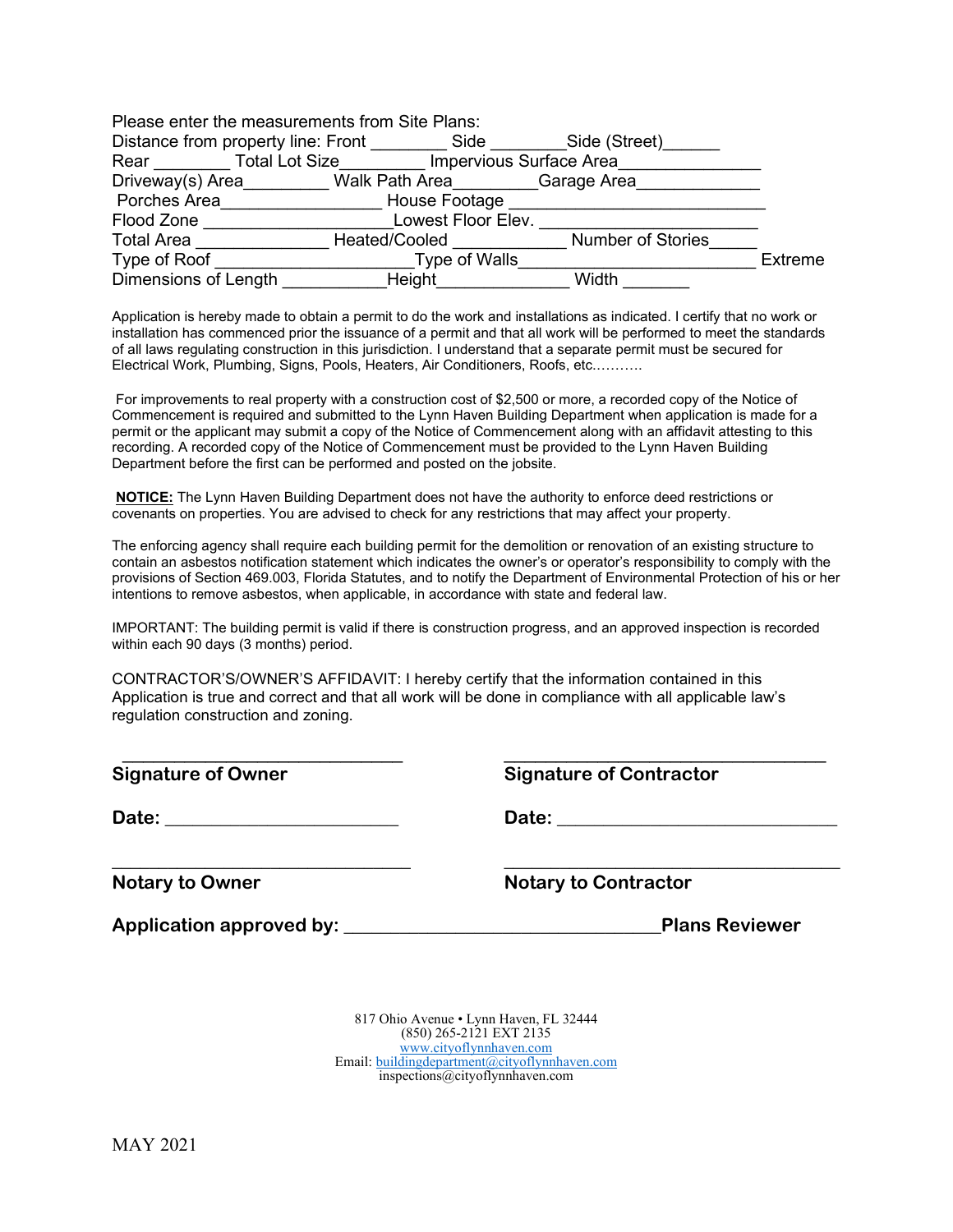JESSE NELSON MAYOR

VICKIE GAINER CITY MANAGER

KEVIN OBOS LEGAL COUNSEL



**COMMISSIONERS** BRANDON ALDRIDGE PAT PERNO JAMIE WARRICK JUDY TINDER

## LYNN HAVEN BUILDING DEPARTMENT

### **Worksheet for Accessory Structure Form 1 of 2**

| Telephone # __________________________________Cell # ___________________________ |                                                                                                     |  |  |
|----------------------------------------------------------------------------------|-----------------------------------------------------------------------------------------------------|--|--|
|                                                                                  |                                                                                                     |  |  |
|                                                                                  |                                                                                                     |  |  |
|                                                                                  |                                                                                                     |  |  |
|                                                                                  | City: _______________________________State: _________________Zip Code: ____________________________ |  |  |
|                                                                                  |                                                                                                     |  |  |
|                                                                                  |                                                                                                     |  |  |
|                                                                                  |                                                                                                     |  |  |
|                                                                                  | Flood Zone: ______________________________Elevation: ___________________________                    |  |  |
|                                                                                  |                                                                                                     |  |  |
|                                                                                  | (Under Food: heat & cooled, garage, & porches only) (Calculate manual: GSF x 42.48)                 |  |  |

817 Ohio Avenue • Lynn Haven, FL 32444 (850) 265-2121 EXT 2135 [www.cityoflynnhaven.com](http://www.cityoflynnhaven.com/) Email: [buildingdepartment@cityoflynnhaven.com](mailto:buildingdepartment@cityoflynnhaven.com) inspections@cityoflynnhaven.com